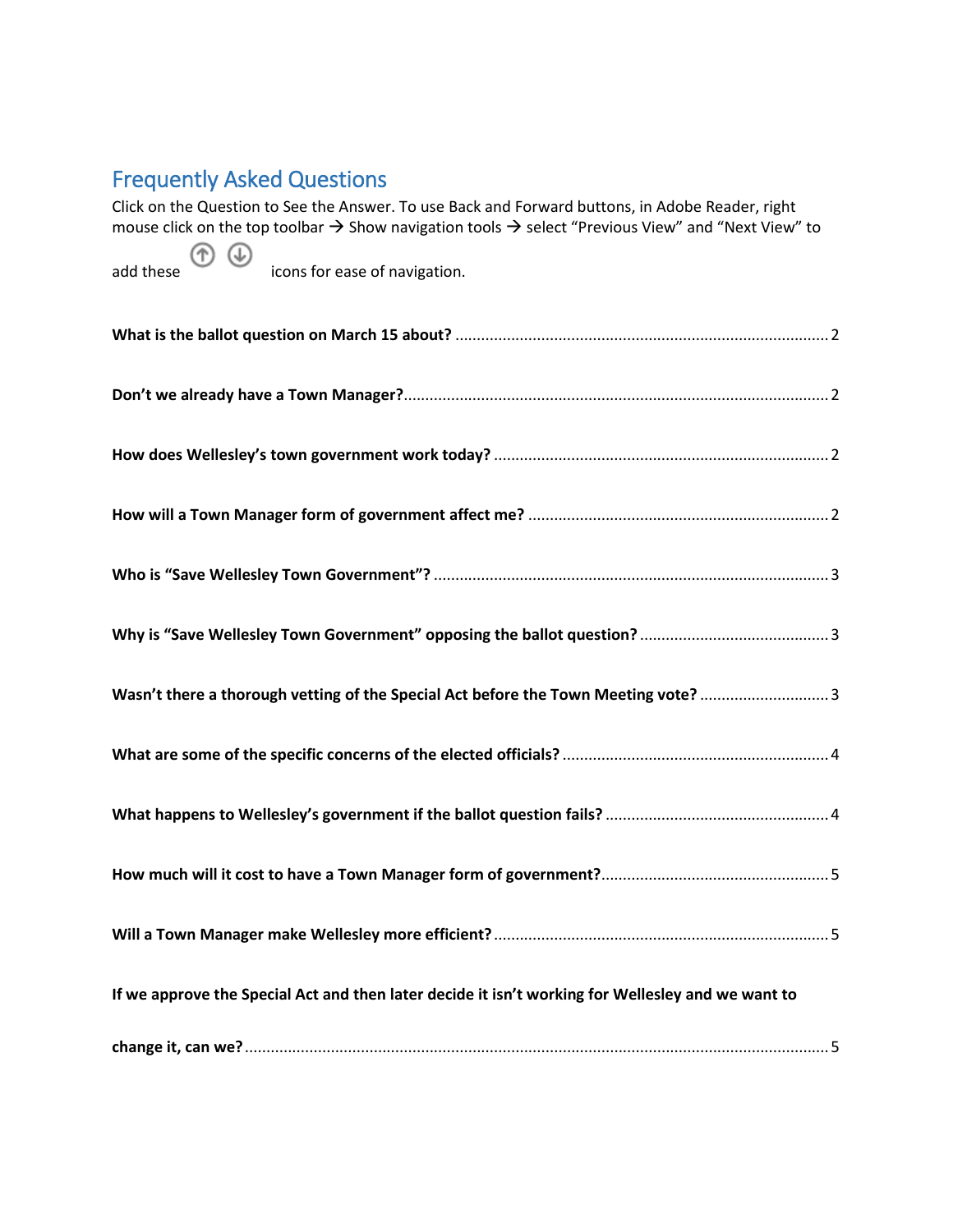#### <span id="page-1-0"></span>What is the ballot question on March 15 about?

Wellesley voters are being asked to make a radical change to our current government structure by approving a Special Act to enable a Selectmen-Town Manager form of government.

Although Town Meeting approved the Special Act with 120 votes – representing exactly one half the Town Meeting Members (because 41 members were absent or didn't cast a vote) – it will not become law unless a majority of Wellesley residents voting on March 15 approve it.

## <span id="page-1-1"></span>Don't we already have a Town Manager?

## No.

We have an Executive Director of General Government Services. Although our current Executive Director, Hans Larsen, does not have the title of Town Manager, he is already deputized by the Board of Selectmen to handle many of the same responsibilities of a Town Manager, particularly with respect to organizing and shepherding the annual Town budget through Town Meeting.

## <span id="page-1-2"></span>How does Wellesley's town government work today?

#### Wellesley has a highly democratic, citizen-led, decentralized government.

Similar to the Federal Government, Wellesley has an executive branch (elected boards) and a legislative branch (Town Meeting). This creates the needed system of checks and balances that ensures that our government works.

Anyone can run for office. Town employees work for the elected boards, and in this way, our citizens run the government. Because our citizenry is highly educated, we have enjoyed an expert dedicated legion of volunteers who work in teams, under constant public scrutiny, to serve the town. By Open Meeting law, board members may not meet, deliberate, or make decisions without the public being able to attend. At every board meeting, citizens are allowed to speak.

#### <span id="page-1-3"></span>How will a Town Manager form of government affect me?

No one knows. There are always unintended consequences from any major change in government structure.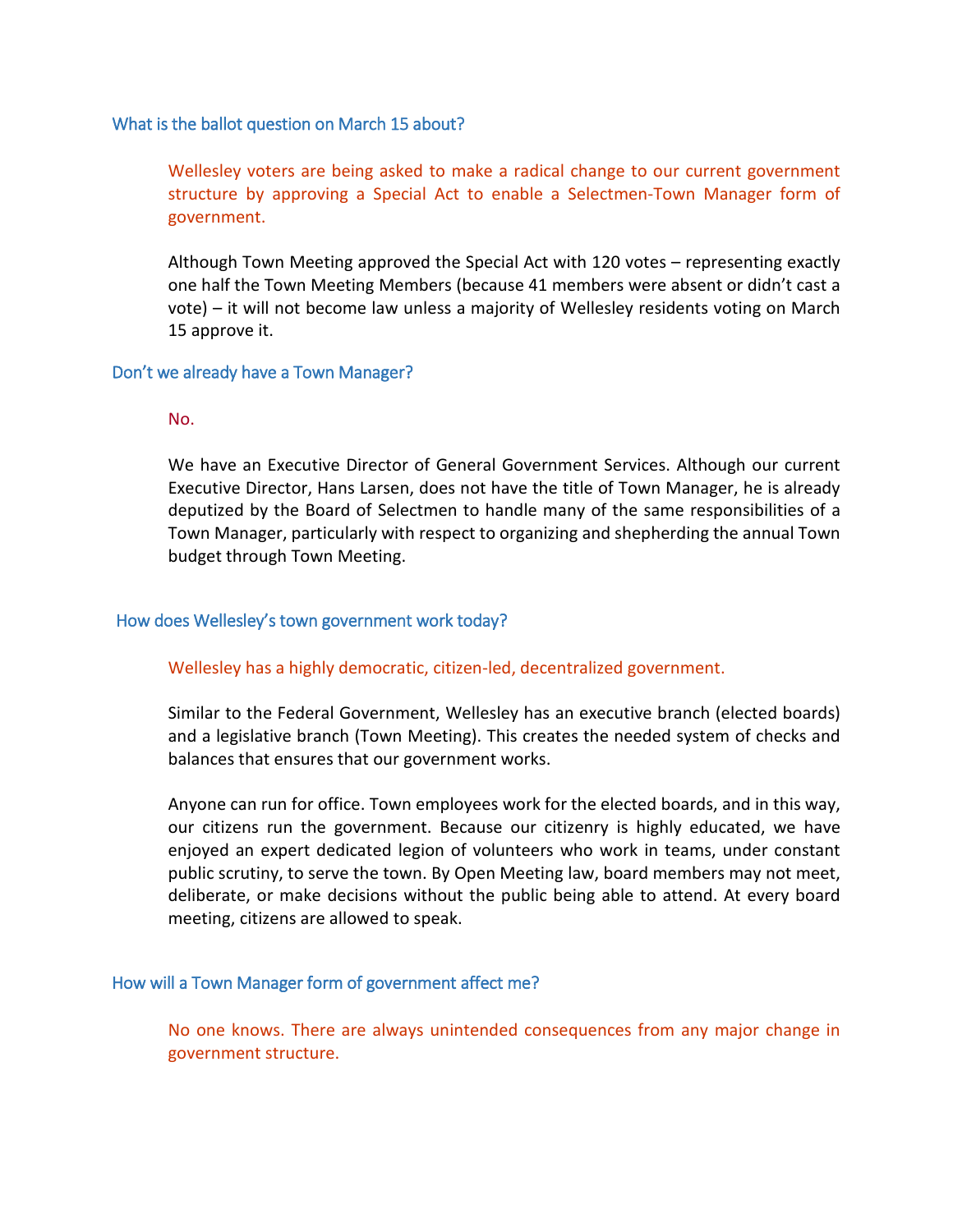"If it ain't broke, don't fix it." Wellesley's current form of government is not in crisis. Wellesley is one of the few towns with an AAA bond rating, a hallmark of an exceptionally well-run municipality. It is known for its outstanding schools, a vibrant library, beautiful parks, and cutting edge sustainability initiatives. These features are the direct result of the activism of a large group of civic volunteers who passionately promote and maintain the excellence of its institutions.

We are particularly concerned that an appointed Town Manager structure, reporting to the Selectmen and not subject to Open Meeting laws, will decrease the amount of transparency in Town government and make it harder for the voices of town residents and grass-roots advocacy groups to be heard.

## <span id="page-2-0"></span>Who is "Save Wellesley Town Government"?

## We are a group of concerned citizens from all walks of life and with diverse political views.

Some of us have been members of elected boards while others of us have been appointed to boards and committees; many of us serve or have served on Town Meeting. Most of us have been deeply involved in citizen-led initiatives or have advocated for town projects.

#### <span id="page-2-1"></span>Why is "Save Wellesley Town Government" opposing the ballot question?

We feel that it concentrates too much power in the hands of one individual and one board with insufficient checks and balances, and that a move to a more centralized government will deprive Wellesley of the extraordinary volunteer energy of our citizens.

Many of the people who oppose this ballot question are not opposed to the idea of a Town Administrator or Town Manager. We agree that the Town bylaws should be updated to bring the Executive Director's role into alignment with actual practice. But we are concerned that the powers granted the Town Manager through the Special Act are too great, consolidating power in the Board of Selectmen and the Town Manager and reducing the authority of all other elected boards.

#### <span id="page-2-2"></span>Wasn't there a thorough vetting of the Special Act before the Town Meeting vote?

No. The document was subject to many inter-related changes leading up to and during Town Meeting, making it difficult for Town Meeting members to comprehensively review it.

In April 2014, the Town Government Study Committee was formed to study Wellesley's current government, and bring recommendations for improvement. They returned to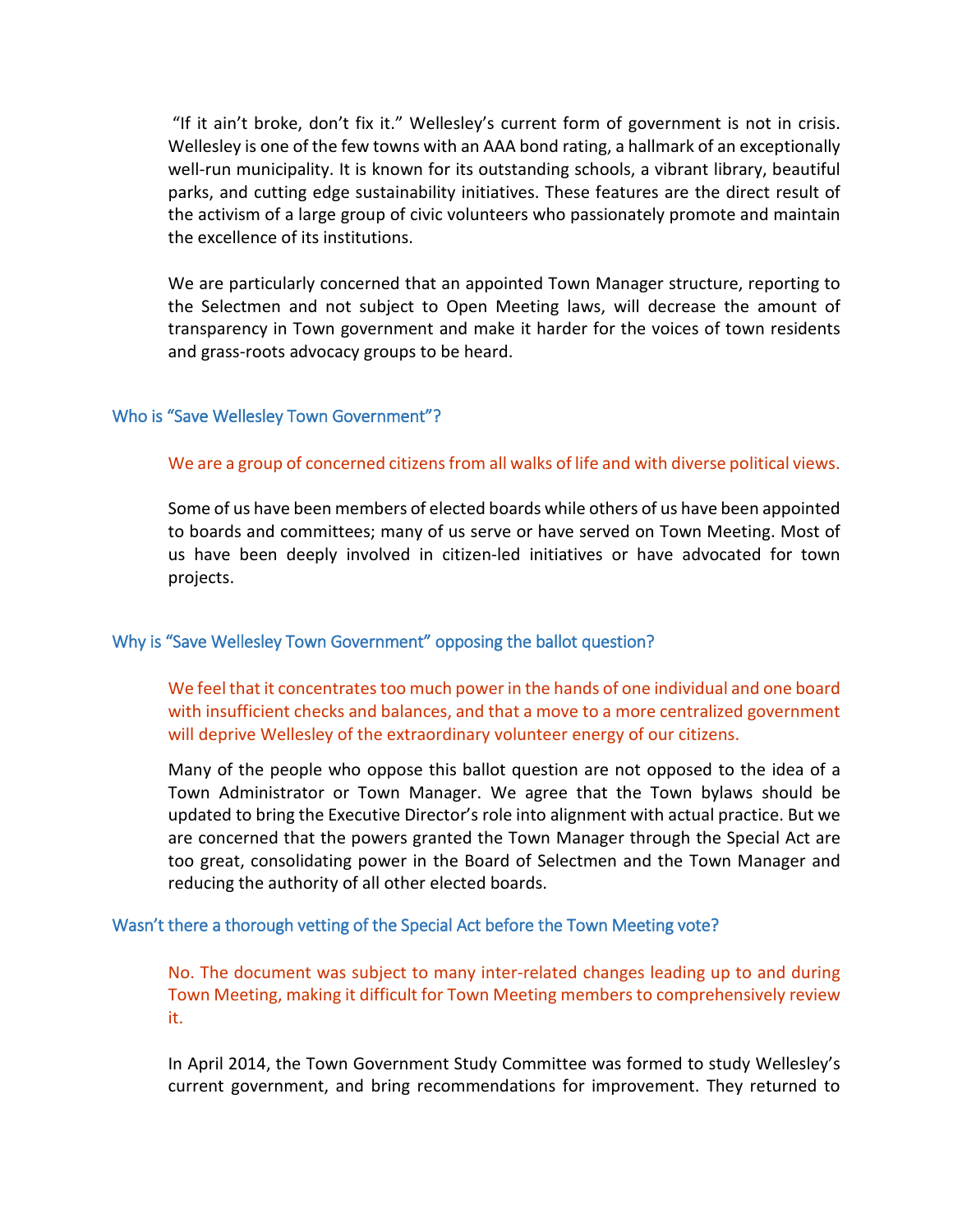Town Meeting this past November not only with a report of their findings but with a sweeping plan to alter Wellesley's government through adoption of a Special Act. The public phase of the process was largely conducted between Labor Day and Halloween. The Fall Special Town Meeting generated a robust debate but did not feature alternatives for Town Meeting to choose between nor did Town Meeting have sufficient time to reflect on the ways the only presented proposal would impact our community. The eight nights of Town Meeting were contentious and many details of the constantly amended Special Act felt insufficiently vetted. Many members were absent for the final vote, which did not achieve support by a majority of the 240 Town Meeting members.

Most importantly, we feel that citizens were largely left out of the process.

## <span id="page-3-0"></span>What are some of the specific concerns of the elected officials?

# Many elected officials feel that the proposed form of government will compromise their ability to represent the voters who have elected them.

The Special Act places responsibility for managing Wellesley's employees firmly in the hands of the Town Manager. In most cases, the Town's department heads will report directly to the Town Manager. The Town Manager will be responsible for hiring, firing, and evaluating these department heads, with limited input from the elected boards. Only the schools and Municipal Light Plant will be exempt from direct Town Manager oversight. The Town Manager will control departmental budgets, with reduced opportunity for the boards to advocate for their budgets. Although elected boards will still set policies, they will have limited "tools" to enact them, diminishing their ability to be responsive to their constituencies and achieve the missions of their departments.

## <span id="page-3-1"></span>What happens to Wellesley's government if the ballot question fails?

## For the time being, we will continue to have an Executive Director.

Wellesley could decide to move forward with changes to our form of government in a different way. One possibility could be to establish a Charter Commission to develop a new form of Town government. Residents would be able to be elected (rather than appointed) to the Charter Commission which would ensure that more stakeholders were included. Alternatively, Town Meeting could amend the Town bylaws to update the Executive Director's authority as needed, and perhaps retitle this position Town Administrator. This would not require a Special Act and could be instituted (and amended in the future if necessary) by Town Meeting.